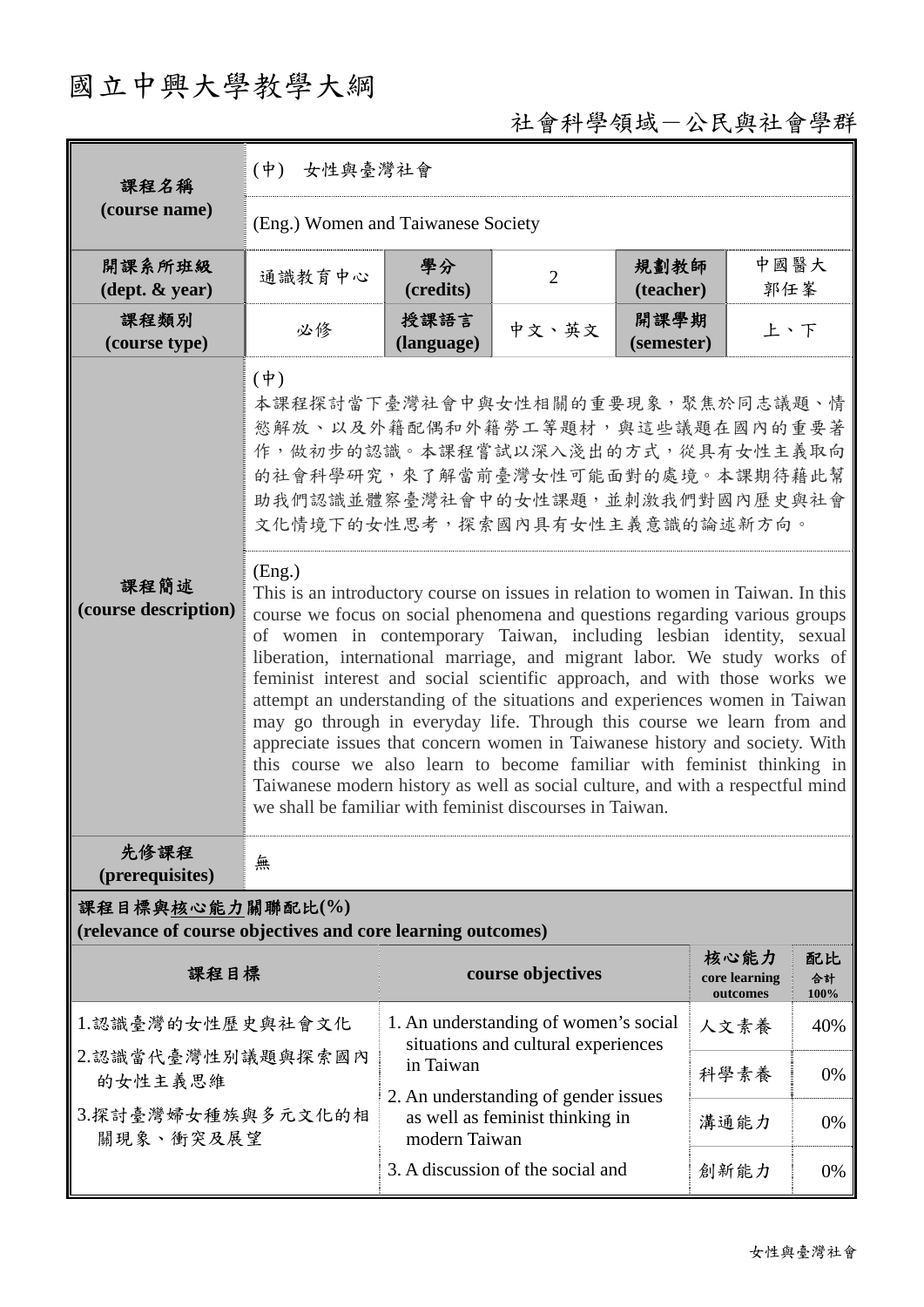|                                                                                                                                                                                                                                                                                                                                                                        |                                                                                                                                                                                                                                                                                                                                                                                                                                                                         | cultural diversity of women in<br>Taiwan, their possible tensions and                                                                                                                                                                                                                                                                                                                                                                                                                                         | 國際視野                                                                                | 20% |                          |  |  |
|------------------------------------------------------------------------------------------------------------------------------------------------------------------------------------------------------------------------------------------------------------------------------------------------------------------------------------------------------------------------|-------------------------------------------------------------------------------------------------------------------------------------------------------------------------------------------------------------------------------------------------------------------------------------------------------------------------------------------------------------------------------------------------------------------------------------------------------------------------|---------------------------------------------------------------------------------------------------------------------------------------------------------------------------------------------------------------------------------------------------------------------------------------------------------------------------------------------------------------------------------------------------------------------------------------------------------------------------------------------------------------|-------------------------------------------------------------------------------------|-----|--------------------------|--|--|
|                                                                                                                                                                                                                                                                                                                                                                        |                                                                                                                                                                                                                                                                                                                                                                                                                                                                         |                                                                                                                                                                                                                                                                                                                                                                                                                                                                                                               | their prospect.                                                                     |     | 40%                      |  |  |
|                                                                                                                                                                                                                                                                                                                                                                        | 課程目標之教學方法與評量方法<br>(teaching and assessment methods for course objectives)                                                                                                                                                                                                                                                                                                                                                                                               |                                                                                                                                                                                                                                                                                                                                                                                                                                                                                                               |                                                                                     |     |                          |  |  |
| 教學方法 (teaching methods)                                                                                                                                                                                                                                                                                                                                                |                                                                                                                                                                                                                                                                                                                                                                                                                                                                         | 學習評量方式 (evaluation)                                                                                                                                                                                                                                                                                                                                                                                                                                                                                           |                                                                                     |     |                          |  |  |
| 講授 Lecture                                                                                                                                                                                                                                                                                                                                                             | 課堂討論 student participation<br>影音多媒體教學 video presentation like film appreciation.                                                                                                                                                                                                                                                                                                                                                                                        |                                                                                                                                                                                                                                                                                                                                                                                                                                                                                                               | 到課率 attendance<br>課堂參與 class participation<br>期中考 mid-term exam<br>期末報告 final paper |     | 15%<br>15%<br>35%<br>35% |  |  |
| 授課內容(單元名稱與內容、習作 / 考試進度、備註)<br>(course content and homework / tests schedule)                                                                                                                                                                                                                                                                                           |                                                                                                                                                                                                                                                                                                                                                                                                                                                                         |                                                                                                                                                                                                                                                                                                                                                                                                                                                                                                               |                                                                                     |     |                          |  |  |
| 週次                                                                                                                                                                                                                                                                                                                                                                     | 教                                                                                                                                                                                                                                                                                                                                                                                                                                                                       | 學<br>內                                                                                                                                                                                                                                                                                                                                                                                                                                                                                                        | 容                                                                                   |     |                          |  |  |
| $\mathbf{1}$                                                                                                                                                                                                                                                                                                                                                           | 概論:臺灣婦女歷史與社會概況,以及中國文化中婦女傳統的臍帶關係<br>Introduction                                                                                                                                                                                                                                                                                                                                                                                                                         |                                                                                                                                                                                                                                                                                                                                                                                                                                                                                                               |                                                                                     |     |                          |  |  |
| 臺灣社會中婦女地位的發展簡史;主要父系傳統與家庭結構的變化;工業化,加工出<br>口區,與臺灣女性大規模就業<br>The general idea and history of Taiwanese women's conditions; predominant patriarchal<br>$\overline{2}$<br>mechanisms in Taiwan; the transformation of family structure in relation to women's status<br>in Taiwan.<br>Reading: "Introduction" and "Taiwanese Feminist History," Women in Taiwan. 1-2; 15-30 |                                                                                                                                                                                                                                                                                                                                                                                                                                                                         |                                                                                                                                                                                                                                                                                                                                                                                                                                                                                                               |                                                                                     |     |                          |  |  |
| 3                                                                                                                                                                                                                                                                                                                                                                      | 臺灣社會中女性主義的演進、現況、與困境;當代臺灣女性主義的關懷<br>The general history of feminism in Taiwan, including its development, its primary<br>concerns and struggles, its accomplishments and possible dilemmas, and its current<br>conditions.<br>Reading: "The Struggles of Taiwanese Feminism," Women in Taiwan. 3-14                                                                                                                                                                      |                                                                                                                                                                                                                                                                                                                                                                                                                                                                                                               |                                                                                     |     |                          |  |  |
| 4                                                                                                                                                                                                                                                                                                                                                                      | 臺灣女性主義爭取女性身體自由與情慾自主的過程;當代臺灣女性主義對於女性身體<br>與情慾自主的論述立場與重要問題.<br>The development of the struggle of women toward the self-determination of the body and<br>sexual liberation in Taiwan's feminism; current feminist discourses in Taiwan on the<br>subject of female sexual liberation and self-determination.<br>Reading: "The Autonomous Women's Movement and Feminist Discourse in the<br>Post-Martial Law Era," Women's Movements in Twentieth-Century Taiwan. 118-156. |                                                                                                                                                                                                                                                                                                                                                                                                                                                                                                               |                                                                                     |     |                          |  |  |
| 5                                                                                                                                                                                                                                                                                                                                                                      | Post-Martial<br>Law                                                                                                                                                                                                                                                                                                                                                                                                                                                     | 激進臺灣女性主義對於解放父權思維、爭取情慾解放的努力;性別論述在臺灣思考女<br>性身體與女性情慾自主的展望<br>Radical feminist discourses in Taiwan and the efforts to deconstruct patriarchal thinking<br>and fight for female sexual liberation; the prospect of gender discourses in Taiwan to<br>further consider the question of women's sexual desire and agency.<br>Reading: "The Autonomous Women's Movement and Feminist Discourse in the<br>and "Conclusion," Women's<br>Era, "cont.)<br>Movements<br>in<br>Twentieth-Century Taiwan. 118-156, 157-166. |                                                                                     |     |                          |  |  |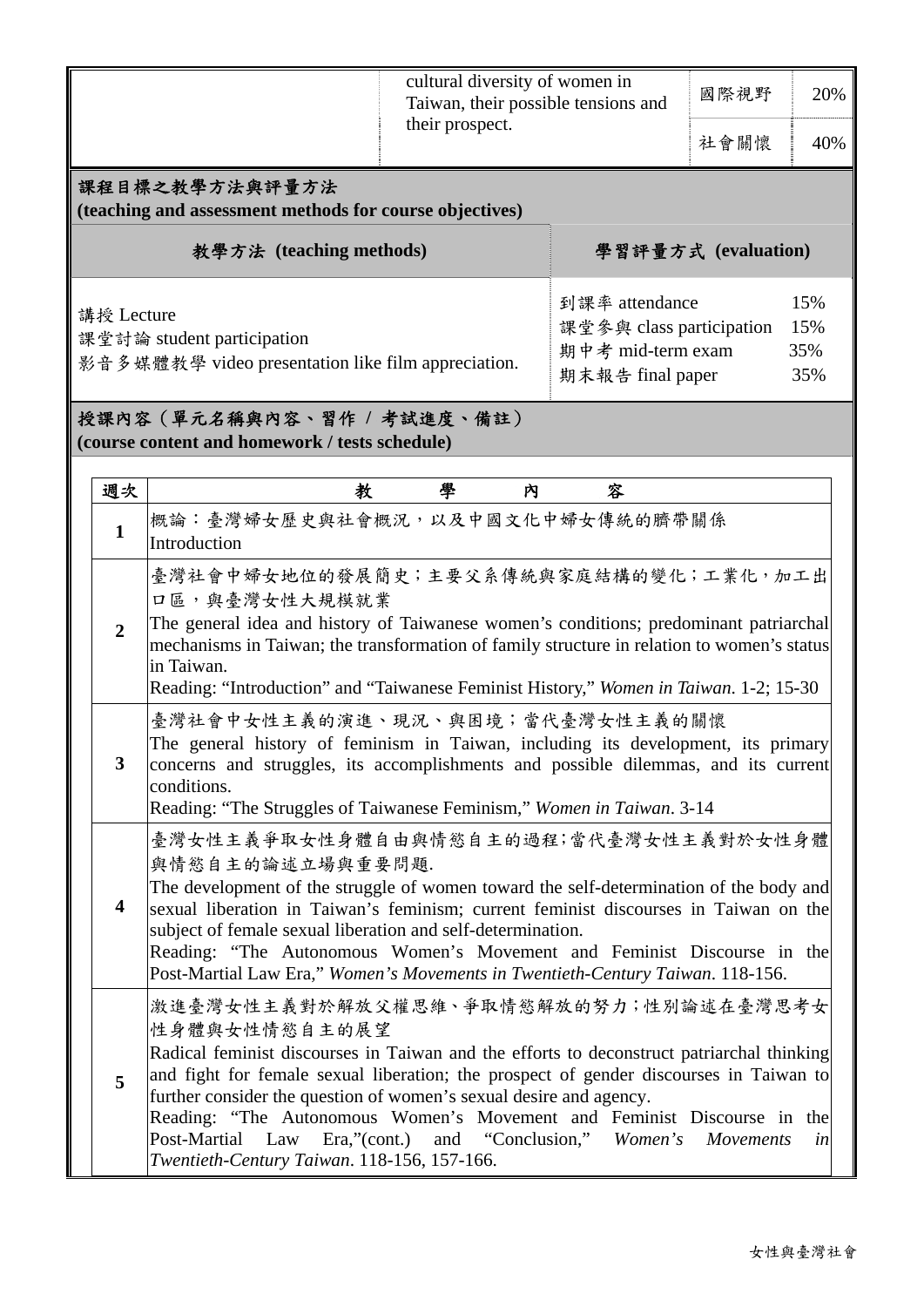| 電影賞析:《飲食男女》(1994) 或《當愛來的時候》(2010)<br>To think and discuss the topics from week 2 through week 5 concretely, by watching a<br>6<br>representative Taiwanese movie.<br>Film appreciation: Eat Drink Man Woman (1994) or When Love Comes (2010)                                                                                                                                         |
|--------------------------------------------------------------------------------------------------------------------------------------------------------------------------------------------------------------------------------------------------------------------------------------------------------------------------------------------------------------------------------------|
| 情色產業在臺灣與女性勞動、生活、工作權、剝削、還有臺灣情色文化<br>Sexual industry in Taiwan; the commercialization and commodification of sex; women in<br>$\overline{7}$<br>Taiwan's sexual industries, their labor, employment rights, everyday lives, exploitation, as<br>well as Taiwan's commercial sex culture.                                                                                               |
| 同志議題、女同志文化與同志平權運動在臺灣<br>8<br>Lesbianism, same-sex desires, and gay/lesbian right movements in Taiwan                                                                                                                                                                                                                                                                                 |
| 期中考<br>9<br><b>MIDTERM EXAM WEEK</b>                                                                                                                                                                                                                                                                                                                                                 |
| 電影賞析:《漂浪青春》(2008) 或《花吃了那女孩》(2008)<br>10<br>Film Appreciation: Drifting Flowers or Candy Rain                                                                                                                                                                                                                                                                                         |
| 性別、種族與女性主義論述;從結合性別與種族的交叉分析來看女性議題的性別與種<br>族政治<br>11<br>Gender, race, and feminist discourses; an analysis joining the ideas of race and gender to<br>think critically the intersecting race and gender politics on feminist issues: Reading<br>"Mapping the Margins".                                                                                                                 |
| 性別、種族與女性主義論述;從結合性別與種族的交叉分析來看女性議題的性別與種<br>族政治,進而應用到臺灣情境中的女性議題<br>Gender, race, and feminist discourses; to think critically in the analytic intersection of race<br>12<br>and gender; how this analytic position can help to think gender and feminist issues in<br>Taiwan's context.<br>Reading "Mapping the Margins" (cont.)                                                        |
| 東南亞外籍配偶/新娘現象:緣起、外籍配偶主要來源國、國內人口分布及其城鄉差<br>異與社會階層等議題<br>13<br>Transnational marriage and transnational brides in Taiwan; the emergence of imported<br>brides from Southeast Asia, their countries of origin, their geographic distribution in<br>Taiwan, the social strata in which they are located.                                                                                  |
| 東南亞外籍配偶/新娘現象:家庭文化、性別分工、文化適應與溝通、親子教育、政<br>府相關輔導措施<br>Transnational marriage and transnational brides in Taiwan; the change of domestic culture<br>14<br>of families with transnational marriages, the impacts on gender and labor, socio-cultural<br>adaptation and communication, raising and educating offspring, and related social<br>assistance provided by the administrations. |
| 性別與跨國勞動:以東南亞為主的跨國移工來台之現象緣起,政策演進,主要來源國,<br>主要從事產業<br>15<br>Gender and migrant female laborers in Taiwan; the emergence Southeast Asian migrant<br>worker women in Taiwan, their countries of origin, the historical background of their<br>arrival, and the socio-political development in Taiwan that enables this emergence.                                                        |